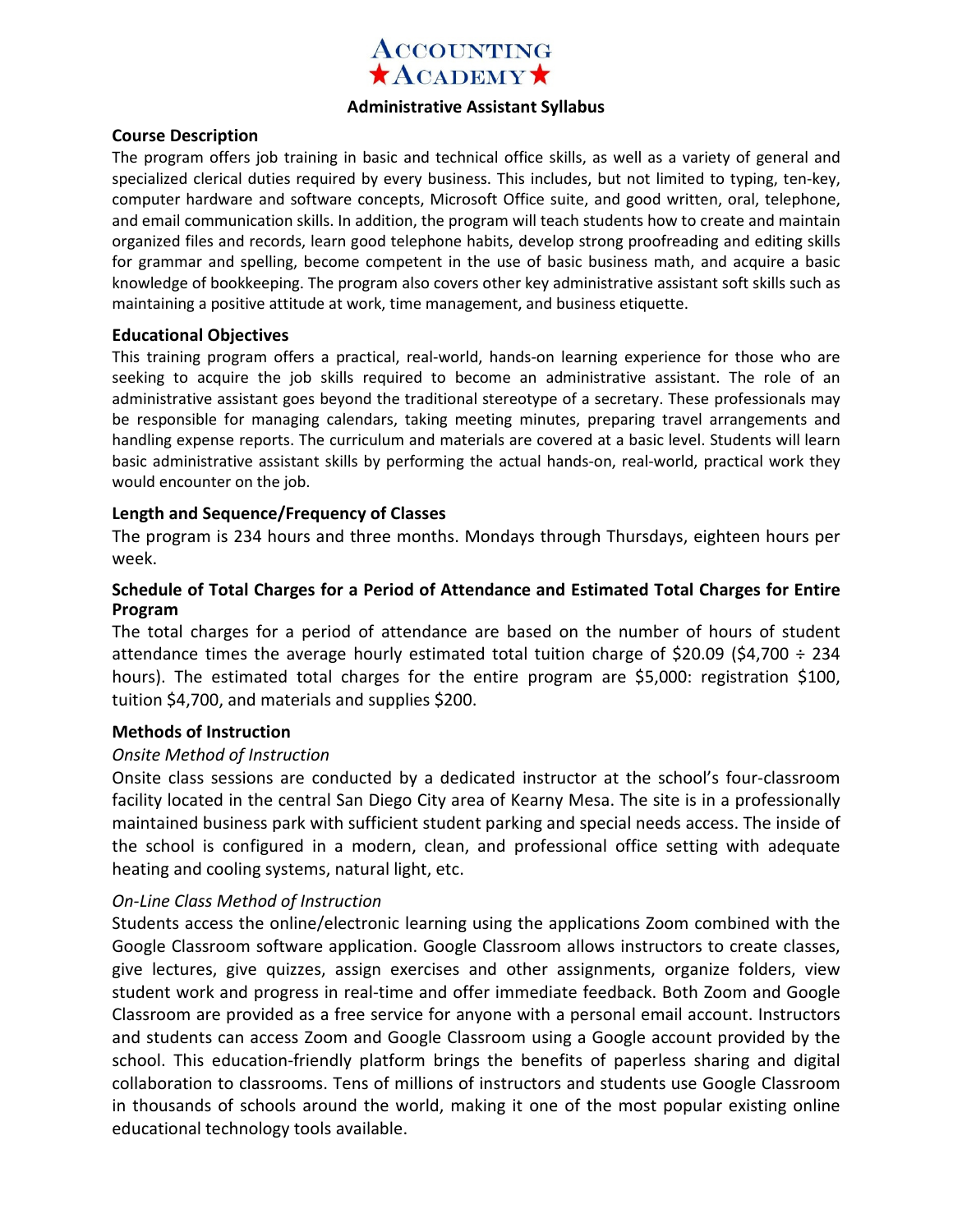

#### **Administrative Assistant Syllabus - continued**

#### **Training Resources and Materials**

The training program utilizes a combination proprietary and third-party training materials for both the onsite and online programs. The proprietary curriculum was developed and designed by the CPA owner, operator, and instructor with over fifty years of accounting and finance experience. The third-party educational materials were developed by Labyrinth Learning Publishing, BerkeIey, California. For the past 25 years, Labyrinth publishes a wide range of books and e-learning tools for community colleges, technical schools, and community education programs.

#### **Process for Access to Online Training Resources and Materials**

All of the proprietary curriculum and training materials, including quizzes, exercises, worksheets, and accounting practice sets have been digitized for instructor and student use with Zoom and Google Classroom.

#### **Program Syllabus-Sequential Outline of Subject Matter, Skills to be Learned**

*WEEK 1: STUDENT ORIENTATION, WORLD OF ADMIN ASSISTANT, KEYBOARDING, TYPING, COMPUTER CONCEPTS, HARDWARE, SOFTWARE, AND WINDOWS BASICS* 

Student Orientation; School Disclosures; Student Rights; Career Goals; World of Administrative Assistant; Tools of Trade; Review Training Program Syllabus and Manual; Skills and Responsibilities of an Administrative Assistant; Mastering keyboarding and Typing Skills; basic organization skills; Key Computer System Components and Computer Terms; Hardware Components of the Computer; Software and Operating systems and Applications; User Files.

*WEEK 2: ORGANIZATION SKILLS AT WORK, WINDOWS PROGRAM AND FILE MANAGMENT*  Organization Skills at Work; The Windows operating system; Launching Windows Programs; Logging On; Sizing and Moving Windows; Running Multiple Programs; Switching Between Programs; Shutting Down Windows; Manage Files; Create and Use Folders; Rename Files and Folders; The Recycle Bin; Back Up Files.

# *WEEK 3: WORKING WITH WORD BASICS, CREATING AND EDITING BUSINESS LETTERS*

Overview of Microsoft Word; How to Start Word and Work with Word's Ribbon interface; the Quick Access Toolbar and the Mini Toolbar; Open and Close Documents; Navigate Through Documents; Use Word's Help Feature; Exit Word. Business Letter Styles; Letter Formatting; Entering and Editing Text; Word Wrap; Text Selection; Drag and Drop; Undo and Redo; Copy and Move Text; Switch Between Documents; Save and Print Documents; AutoCorrect and Automatically Correct Common Errors.

# *WEEK 4: CREATING A MEMORANDUM AND A PRESS RELEASE*

Create a Memorandum; Learn About Tabs; Insert and Format Dates; Insert Symbols; Automatic and Manual Page Breaks; Basic Proofreading Tools; Formatting Text; Format Painter; Find and Replace Text and Formats.

# *WEEK 5: TIME MANAGEMENT SKILLS, INTRODUCTION OF MICROSOFT EXCEL*

Time Management Skills at Work; Introduction to Microsoft Excel; How to Use and Launch Excel; How to Navigate an Excel Worksheet; Entering Text and Numbers into Cells; Difference Between Worksheets and Workbooks; How to Save Worksheets and Workbooks.